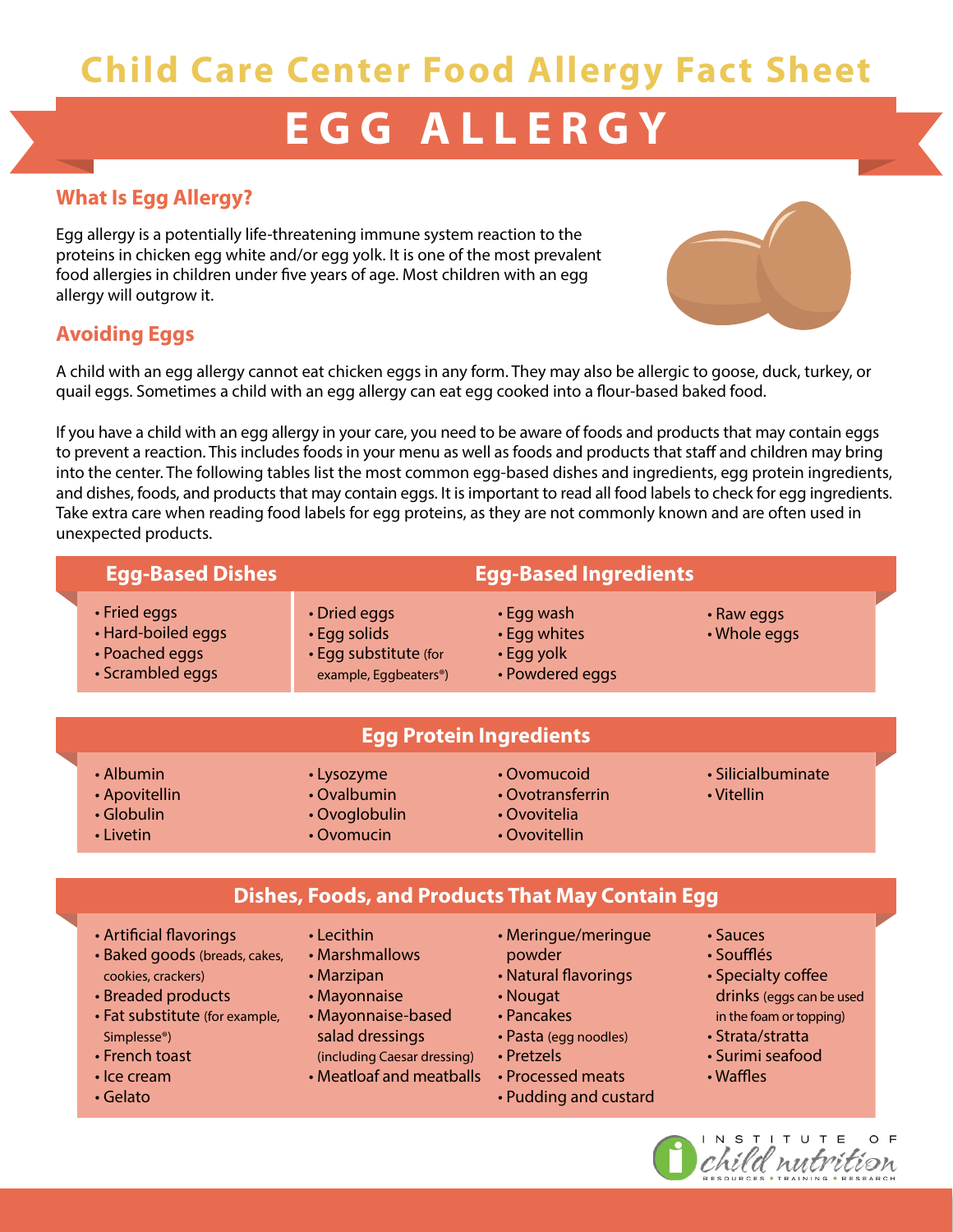# **Reading Food Labels**

Foods regulated by the U.S. Food and Drug Administration (FDA) are required to follow the *Food Allergen Labeling and Consumer Protection Act of 2004 (FALCPA)*. *FALCPA* requires food manufacturers to list the nine\* major allergens and ingredients containing those allergens on the ingredient list of a food label in one of three ways:

- 1) Using their common or usual name *"Egg"*
- 2) Providing the common or usual name of an allergen in parentheses after a lesser-known name of an allergenic ingredient *"Albumin (Egg)"*
- 3) Using a "Contains" statement following or next to the ingredient list *"Contains Egg"*

Food labels often contain an advisory statement following the ingredients list. This statement is NOT mandatory and is not regulated in terms of the wording that should be used. Examples include:

#### *"May contain egg."*

#### *"Manufactured on equipment that also processes egg."*

Foods with an advisory statement should be avoided as the product may contain a trace amount of a particular allergen due to *cross-contact*. Cross-contact is when a food allergen comes into contact with another food, transferring the allergens to the new food. The absence of an advisory statement does not mean that the product has had no cross-contact with a particular allergen.

Food labels may also claim the product is free from a particular allergen. These claims are not regulated, and the product may be made in a facility where the allergen is present.

# **EGG-FREE**

#### **Food Label Example**

 The following ingredient list is for frozen, pre-made pancakes. Notice how wheat, milk, and egg are listed. Many food manufacturers will include a "Contains" statement to be extra clear about the allergens present in their foods. However, this is not required if the allergens are listed with their usual, common names. Always read the ingredients list!

**Ingredients:** Water, **Whole Wheat Flour**, Enriched Flour (**Wheat Flour**, Niacin, Ferrous Sulfate, Thiamin Mononitrate, Riboflavi, Folic Acid), Sugar, Canola Oil. Contains less than 2% of: Leavening (Potassium Bicarbonate, Sodium Aluminum Phosphate, Baking Soda, Monocalcium Phosphate), **Nonfat Milk**, Rice Syrup, Grape Juice, Whole Grain Yellow Corn Flour, Modified Corn Starch, Salt, Modified Potato Starch, **Egg White**, Dextrose, Fructose, Beet Juice Concentrate And Paprika Extract Added Color, Natural Flavor, Cellulose Gum, Citric Acid.

#### **Contains: Wheat, Milk, and Egg.**

All child care staff should be trained to read food labels and recognize food allergens. Ingredients and manufacturing processes change over time, so staff should carefully read labels for potential allergens every time a product is purchased. If there is uncertainty about whether a food product contains a specific allergen, contact the manufacturer for clarification.

The Centers for Disease Control and Prevention (2013) recommends keeping labels of every product served to a child with food allergies for a minimum of 24 hours or as required by your State or local authority. If a product is kept as leftovers, be sure to keep the label for 24 hours after it is completely used or discarded.

\*The *FASTER Act of 2021* declared sesame as the 9th major allergen. Food manufacturers are not required to list sesame and ingredients containing sesame on the ingredient list of a food label until January 1, 2023.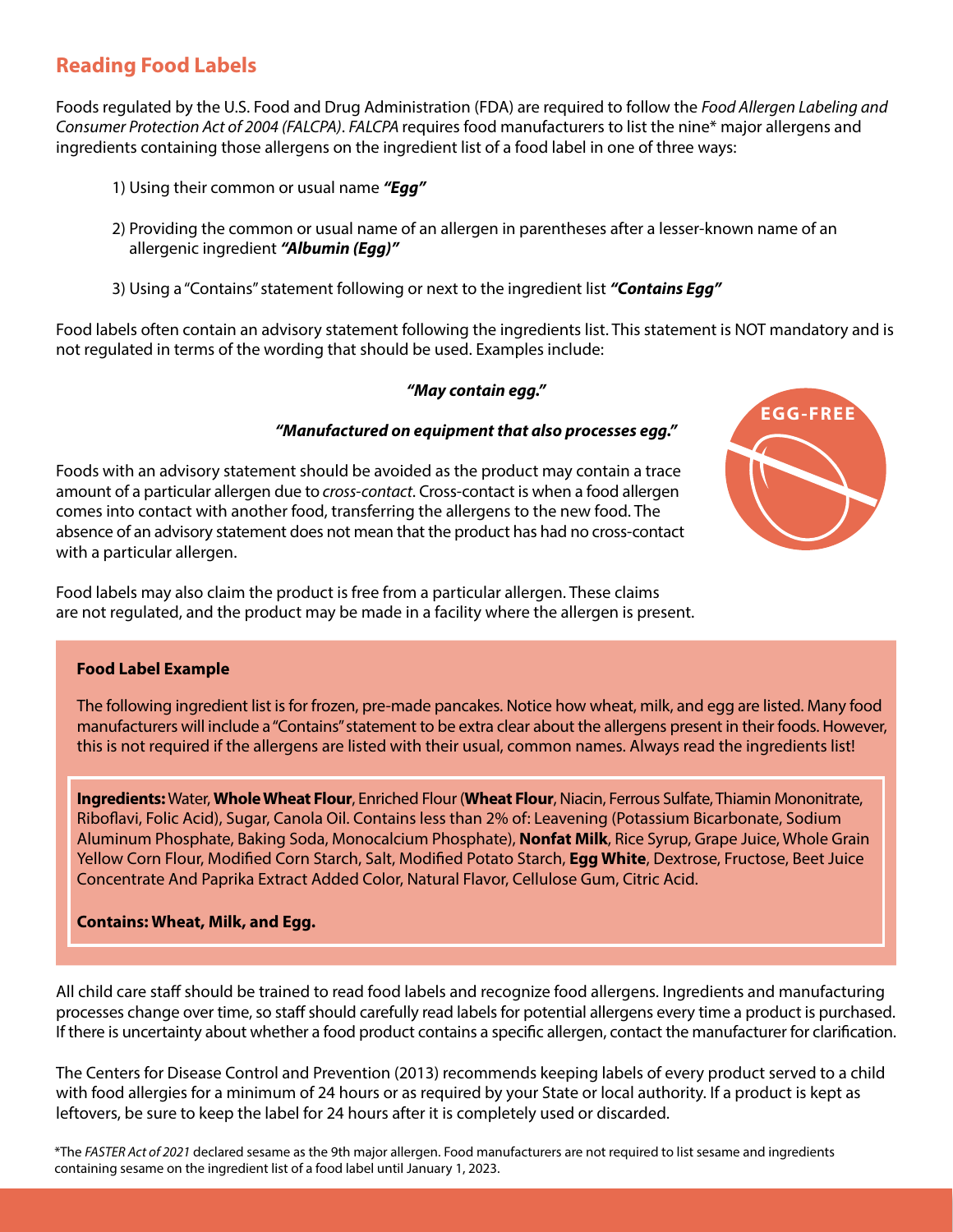## **Menu Modifications**

A medical statement from a state-licensed healthcare professional is required when substitutions or accommodations for a child with a food allergy are outside of the meal pattern. Refer to the *Modifications to Accommodate Disabilities in the Child and Adult Care Food Program* and *Summer Food Service Program* memo on the USDA website [\(https://www.fns.usda.gov/cn/modifications-accommodate-disabilities-cacfp-and-sfsp\)](https://www.fns.usda.gov/cn/modifications-accommodate-disabilities-cacfp-and-sfsp) for more information.

When planning a menu for a child with an egg allergy, consider your current menu items to determine if you can create a reimbursable meal or snack free of egg. Meals and snacks that meet meal pattern requirements do not require a medical statement. This approach minimizes the need to make menu substitutions or prepare special recipes and reduces the burden on both providers and participants.

The following table lists safe alternatives to common menu items that contain egg:

| <b>Menu Items &amp; Condiments That May</b><br><b>Contain Eggs*</b>             | <b>Possible Substitutes**</b>                                          |  |
|---------------------------------------------------------------------------------|------------------------------------------------------------------------|--|
| Bread, bagels, biscuits, muffins, pancakes, waffles<br>and other bread products | Egg-free bread, French-type bread, tortillas, egg-free<br>pancakes     |  |
| Breaded products (such as chicken nuggets or<br>fish sticks)                    | Non-breaded products (such as grilled chicken patties)                 |  |
| Mayonnaise-based salad dressings                                                | Mustard, vinegar, and Italian dressing                                 |  |
| <b>Meatloaf and meatballs</b>                                                   | Hamburger (made without egg)                                           |  |
| Pasta                                                                           | Egg-free noodles, rice, couscous, barley                               |  |
| Processed meats (such as chicken nuggets)                                       | 100% beef, pork, poultry, fish or shellfish; beans, peas<br>or legumes |  |
| Pretzels (some soft varieties)                                                  | Hard pretzels, saltines, corn chips, egg-free bread                    |  |

\*All meals and snacks claimed for reimbursement must meet the CACFP meal pattern requirements. Please visit [https://www.fns.usda.](https://www.fns.usda.gov/cacfp/meals-and-snacks) [gov/cacfp/meals-and-snacks](https://www.fns.usda.gov/cacfp/meals-and-snacks) for more information. <sup>†</sup>Always review the food label to verify ingredients. Contact the manufacturer if there is uncertainty about whether a food product contains egg.

#### **Baking Substitutions**

The following ingredients can be used to replace one to three eggs in a recipe:

- 2 Tbsp cornstarch, arrowroot flour, or potato starch = 1 egg
- 1 Tbsp soy powder  $+ 2$  Tbsp water  $= 1$  egg
- 1 Tbsp soy milk powder + 1 Tbsp cornstarch + 2 Tbsp water = 1 eqq
- 1 banana  $=$  1 egg in cakes

1 Tbsp milled flax seed  $+$  3 Tbsp cold water  $=$  1 egg

- 1 tsp gelatin  $+3$  Tbsp cold water  $+7$  tsp boiling water, chilled and beaten = 1 egg
- 2 Tbsp water  $+1$  Tbsp oil  $+2$  tsp baking powder = 1 egg
- 3 Tbsp aquafaba $* = 1$  whole egg

\*Aquafaba is the liquid from canned chickpeas or beans.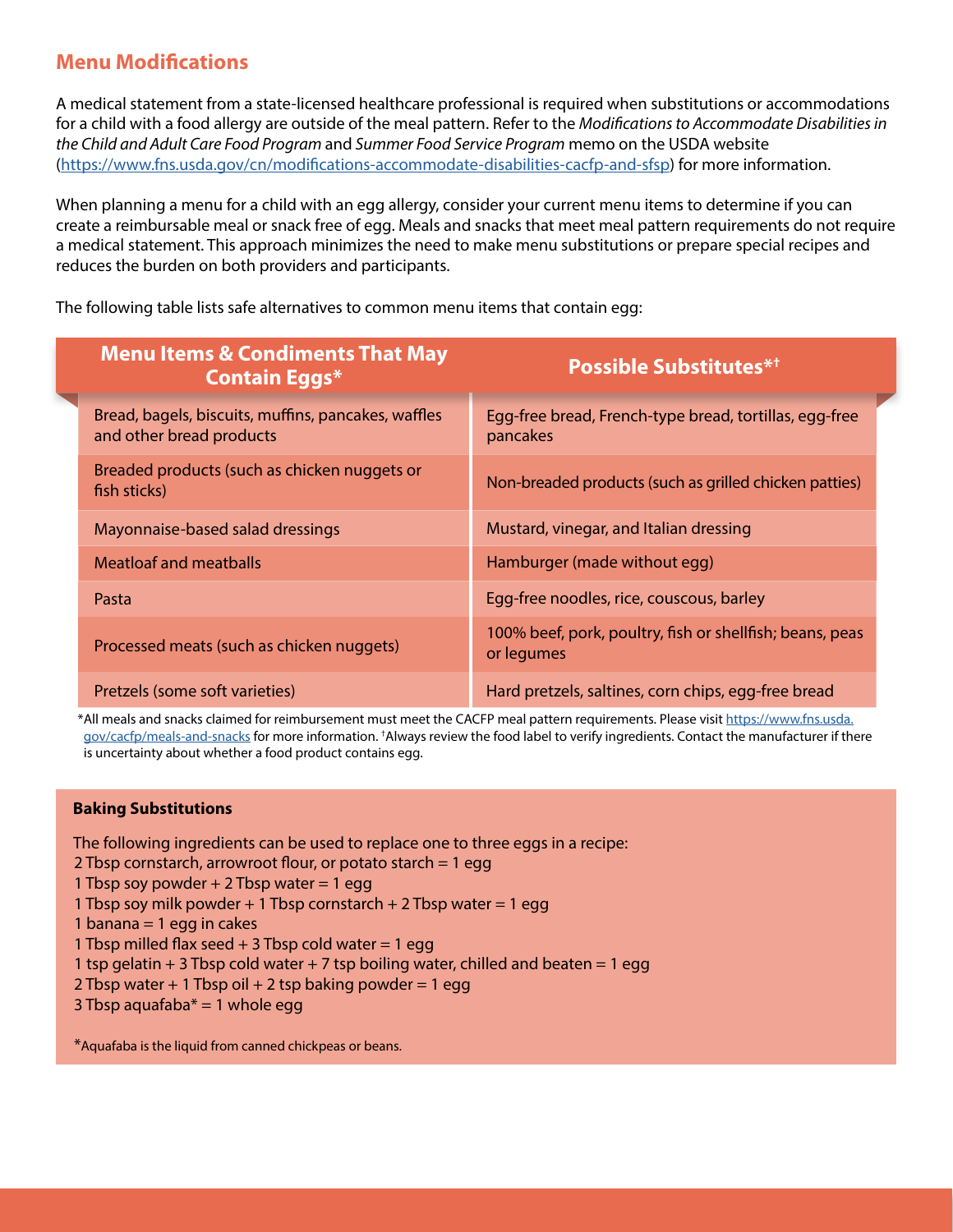# **Food Allergy Symptoms**

An allergic reaction can be mild or severe. Symptoms of an allergic reaction can occur within minutes or a few hours of exposure to a food allergen. A child may experience different symptoms each time they have an allergic reaction. A history of mild reactions does not predict the severity of future reactions.

It may be difficult to determine when an infant or very young child is having an allergic reaction. They most likely do not understand what they are experiencing and may not have the language skills to tell you. Recognizing personality changes or when a child is looking unwell can offer important clues. Verbal children may say things like, "my mouth feels funny" or "my tongue is itchy."

# **Common Symptoms of an Allergic Reaction**

| <b>Body System</b>             | <b>Symptoms</b>                                                                                                                                                                                                                      |
|--------------------------------|--------------------------------------------------------------------------------------------------------------------------------------------------------------------------------------------------------------------------------------|
| <b>Skin</b>                    | Hives, swelling (face, lips, tongue), itching, warmth, redness                                                                                                                                                                       |
| <b>Respiratory (breathing)</b> | Coughing, wheezing, shortness of breath, chest pain or tightness, throat<br>tightness, trouble swallowing, hoarse voice, nasal congestion, or hay<br>fever-like symptoms (sneezing; runny or itchy nose; red, itchy, or watery eyes) |
| Gastrointestinal (stomach)     | Nausea, stomach pain or cramps, vomiting, diarrhea                                                                                                                                                                                   |
| Cardiovascular (heart)         | Dizziness/light-headedness, pale/blue color, weak pulse, fainting, shock, loss<br>of consciousness                                                                                                                                   |
| Neurological (brain)           | Anxiety, sense of "impending doom" (feeling that something really bad is about<br>to happen), confusion, headache                                                                                                                    |

A *mild reaction* is generally considered one bodily response to an allergen that does not impact breathing or blood pressure, such as localized hives, hay fever, or mild nausea.

A *severe reaction* is called **anaphylaxis**. It is potentially life-threatening and generally includes severe symptoms affecting two or more body systems. The most dangerous symptoms of an aphylaxis include **trouble breathing** (caused by swelling of the airways) and a **drop in blood pressure** (causing dizziness, light-headedness, feeling faint or weak, or passing out). A drop in blood pressure without other symptoms may also indicate anaphylaxis. Anaphylaxis can occur without hives.

Follow your center's emergency medical plans for responding to allergic reactions and your state's specific rules and regulations for child care providers when administering medications. Anaphylaxis **MUST** be treated promptly with **an injection of epinephrine** followed by **calling 911**.

Once an allergic reaction begins, there is no way to predict if it will remain a mild, isolated response, or if it will become severe. Document and communicate with necessary staff and the child's parents or guardians about their symptoms. Closely monitor the child for the next few hours in case the reaction intensifies. Be prepared to seek emergency care if needed.



## **Common Symptoms of an Allergic Reaction in Children Under 2 Years of Age**

- Noticeable change in the sound of their cry
- Drooling
- Spitting up food or drink after feeding
- Uncontrolled passing of stool or urine
- Behavioral changes
	- ∙ Irritability
	- ∙ Unexpectedly becoming very sleepy or difficult to wake up
	- ∙ Suddenly appearing very frightened
	- ∙ Emotionally upset
	- ∙ Wanting to be held or comforted